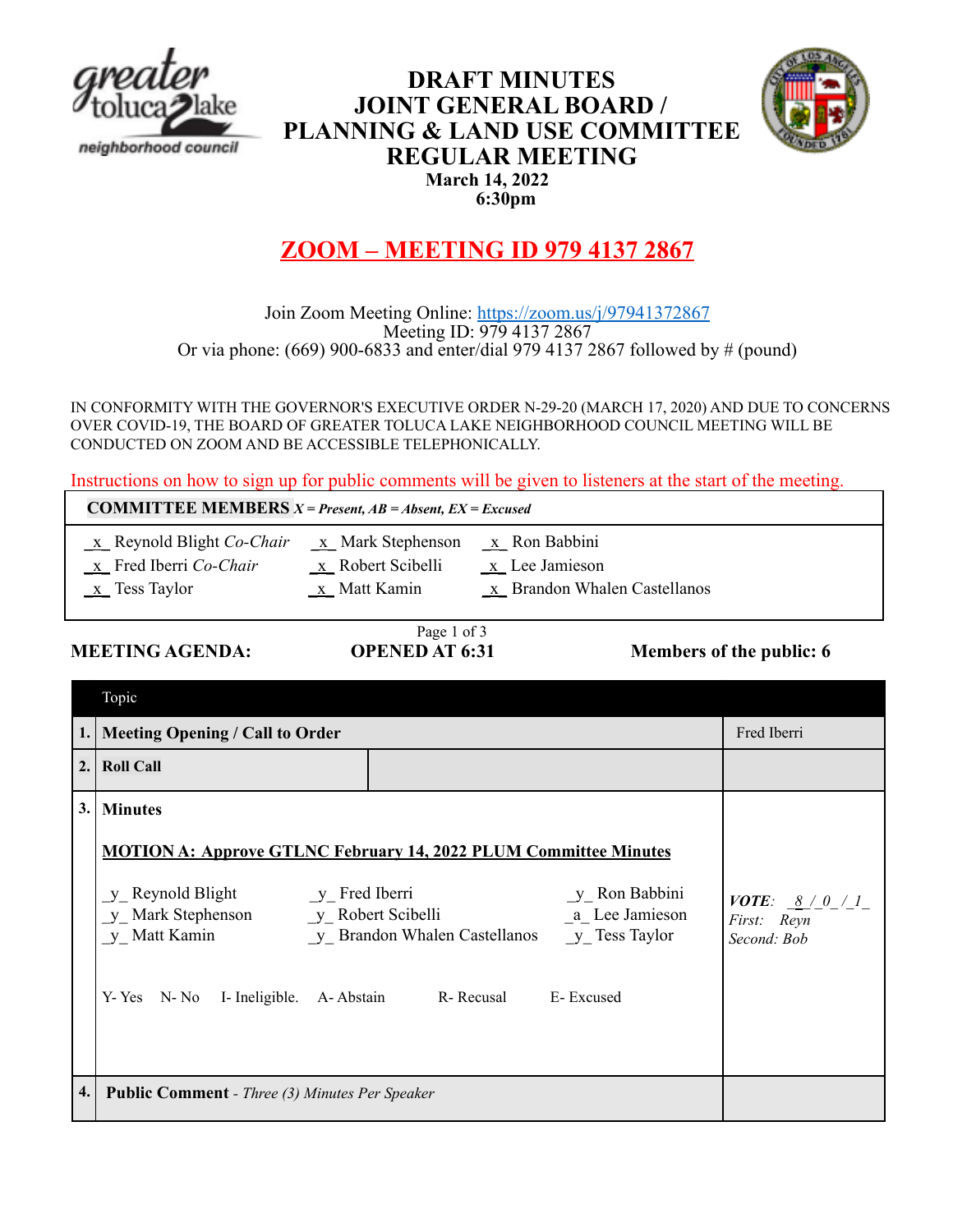| 5. | <b>Committee Member News &amp; Announcements</b>                                                                                                                                                                                                        |                                                                                            |
|----|---------------------------------------------------------------------------------------------------------------------------------------------------------------------------------------------------------------------------------------------------------|--------------------------------------------------------------------------------------------|
| 6. | <b>Old Business</b> (Public Comment - Three (3) Minutes per Speaker)                                                                                                                                                                                    |                                                                                            |
|    | 6.1 - 10459 Camarillo Street Proposed Wall - ZA-2021-9350; Architect Presentation &<br>discussion and possible action<br><b>MOTION A-1: To approve proposed wall as planned with saving tree.</b>                                                       |                                                                                            |
|    | y Reynold Blight<br>y Mark Stephenson<br>y Robert Scibelli<br>$\underline{A}$ Ron Babbini<br>y_Lee Jamieson<br>y Brandon Whalen Castellanos y Tess Taylor<br>y Matt Kamin                                                                               | <i>VOTE:</i> $8/0/1$<br>First: Tess<br>Second: Brandon                                     |
|    | Y-Yes N-No I- Ineligible. A-Abstain R-Recusal E-Excused                                                                                                                                                                                                 |                                                                                            |
|    | 6.2 - City Planning Dept. Community Plan Status - Discussion and future plans                                                                                                                                                                           |                                                                                            |
|    | 6.3 - Guidelines for Developers Projects - Discussion & possible action (see meeting documents<br>at https://www.gtlnc.org/planning-land-use-committee/)                                                                                                |                                                                                            |
|    | <b>MOTION A-2: To finalize GTLNC Guideline for developer projects.</b>                                                                                                                                                                                  |                                                                                            |
|    | y Ron Babbini<br>$y$ Mark Stephenson<br>$y$ Mark Stephenson<br>$y$ Matt Kamin<br>$y$ Brandon Whalen Castellanos<br>$y$ Tess Taylor<br>y_Lee Jamieson                                                                                                    | <i>VOTE:</i> $2 / Q / Q$<br>First: Mark<br>Second: Brandon                                 |
|    | Y-Yes N-No I- Ineligible. A-Abstain R-Recusal<br>E-Excused                                                                                                                                                                                              |                                                                                            |
|    | 6.4 - 10050 Toluca Lake Ave. - Pending discussion with owner - ZA-2021-10087F                                                                                                                                                                           |                                                                                            |
|    | 6.5 - 10570 Riverside Drive - Mobil Car Wash - ZA-2021-10093 - Pending presentation by<br><b>Mobil Gas Station representatives</b>                                                                                                                      |                                                                                            |
|    | 6.6 - 10057 Riverside Drive TOC Project - Gelson's market, Toluca Lake Post Office status<br><b>MOTION B: To table statement that the GTLNC does not support the TOC Project</b><br>@ 10057-10063 Riverside Dr. / 4508 N. Mariota Ave, its current form |                                                                                            |
|    | n Ron Babbini<br>_y_ Mark Stephenson __ n_ Robert Scibelli<br>y Lee Jamieson<br>$y$ Brandon Whalen Castellanos $y$ Tess Taylor<br>n_Matt Kamin                                                                                                          | <i>VOTE:</i> $\underline{6}/\underline{3}/\underline{0}$<br>First: Brandon<br>Second: Tess |
|    | Y-Yes N-No I-Ineligible. A-Abstain<br>R-Recusal<br>E-Excused                                                                                                                                                                                            |                                                                                            |
|    | <u>MOTION C: To issue a statement that the GTLNC does not support the application</u><br>for a liquor license to Gelson's Markets @ 4508 N. Mariota Ave. WITHDRAWN                                                                                      |                                                                                            |
|    | 6.7 - Forman Ave. under 134 bridge - Angled parking status - pending meeting with City Clerk                                                                                                                                                            |                                                                                            |
| 7. | New Business (Public Comment - Three (3) Minute per Speaker)                                                                                                                                                                                            |                                                                                            |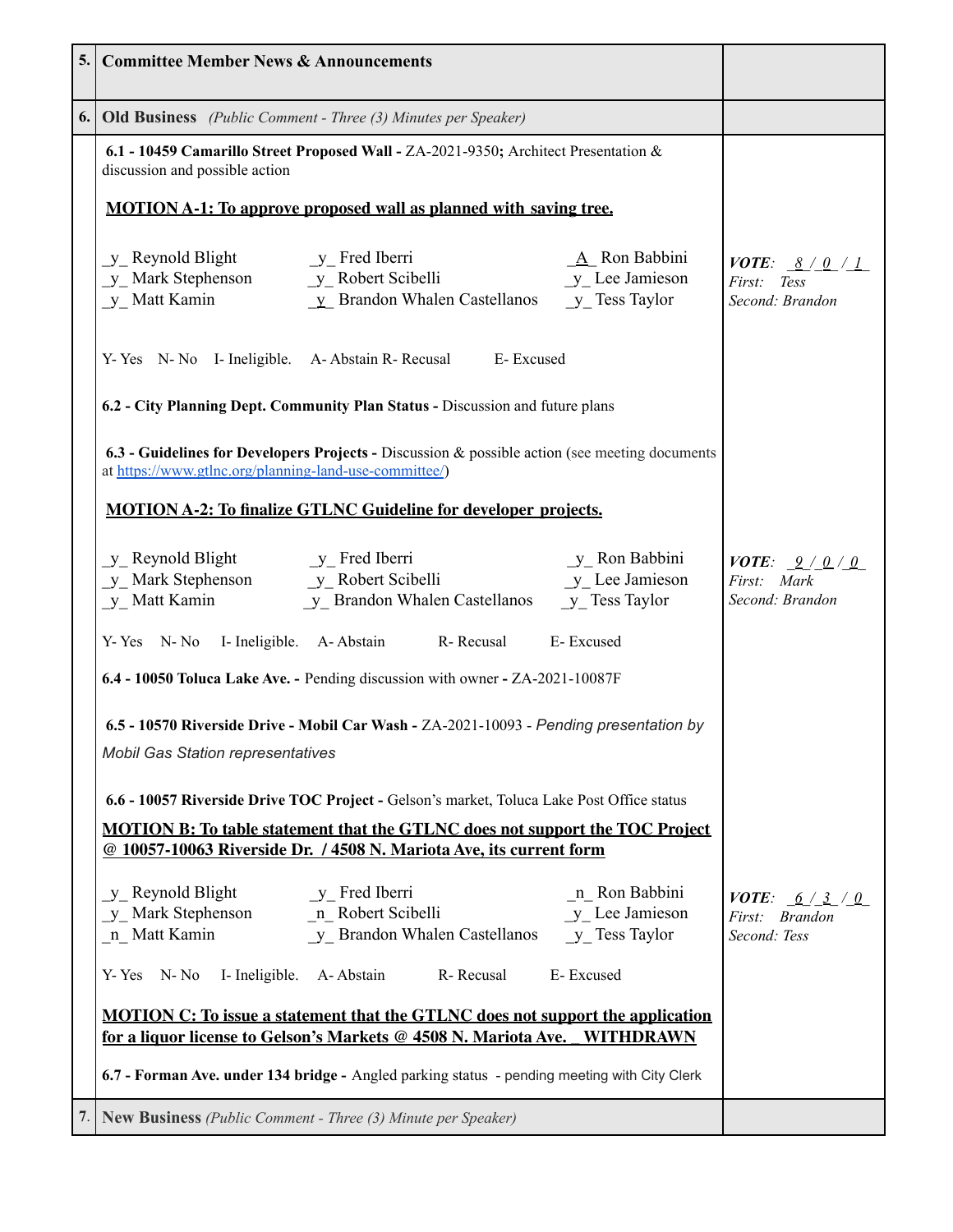|    | 7.1 - Street Trees - Discussion - Coordinate with Environmental Committee                                                                                                                                         |                                                                       |  |  |  |
|----|-------------------------------------------------------------------------------------------------------------------------------------------------------------------------------------------------------------------|-----------------------------------------------------------------------|--|--|--|
|    | 7.2 - State Legislative Agenda - This process has begun and bills are being drafted - Coordinate<br>with Governmental Affairs Committee                                                                           |                                                                       |  |  |  |
|    | 7.3 - Website/PLUM section - Update main image; add day $\&$ year in link for past documents                                                                                                                      |                                                                       |  |  |  |
| 8. | <b>Past Meeting Minutes</b>                                                                                                                                                                                       |                                                                       |  |  |  |
|    | <b>MOTION D: Approve Revised GTLNC June 14, 2021 PLUM Committee Minutes</b>                                                                                                                                       |                                                                       |  |  |  |
|    | $y$ <sub>Reynold</sub> Blight $y$ <sub>R</sub> Fred Iberri<br>y Ron Babbini<br>y Lee Jamieson<br>y Mark Stephenson y Robert Scibelli<br>$y$ Matt Kamin $y$ Brandon Whalen Castellanos $\underline{A}$ Tess Taylor | <i>VOTE:</i> <u><math>8/0/1</math></u><br>First: Reyn<br>Second: Mark |  |  |  |
|    | Y-Yes N-No I-Ineligible A-Abstain R-Recusal E-Excused                                                                                                                                                             |                                                                       |  |  |  |
| 8. | <b>MOTION E: Approve Revised GTLNC Aug. 9, 2021 PLUM Committee Minutes</b>                                                                                                                                        |                                                                       |  |  |  |
|    | y Ron Babbini<br>$y_R$ Reynold Blight $y_R$ Fred Iberri<br>$y$ <sub>Lee</sub> Jamieson<br>y Mark Stephenson y Robert Scibelli<br>y Matt Kamin Y Brandon Whalen Castellanos Y Tess Taylor                          | <i>VOTE:</i> $2 / Q / Q$<br>First: Lee<br>Second: Bob                 |  |  |  |
|    | Y-Yes N-No I-Ineligible A-Abstain R-Recusal E-Excused                                                                                                                                                             |                                                                       |  |  |  |
|    | Next meeting: Tuesday, April 11, 2022 at 6:30 PM – via Zoom                                                                                                                                                       |                                                                       |  |  |  |

MEETING END TIME = 9:18PM